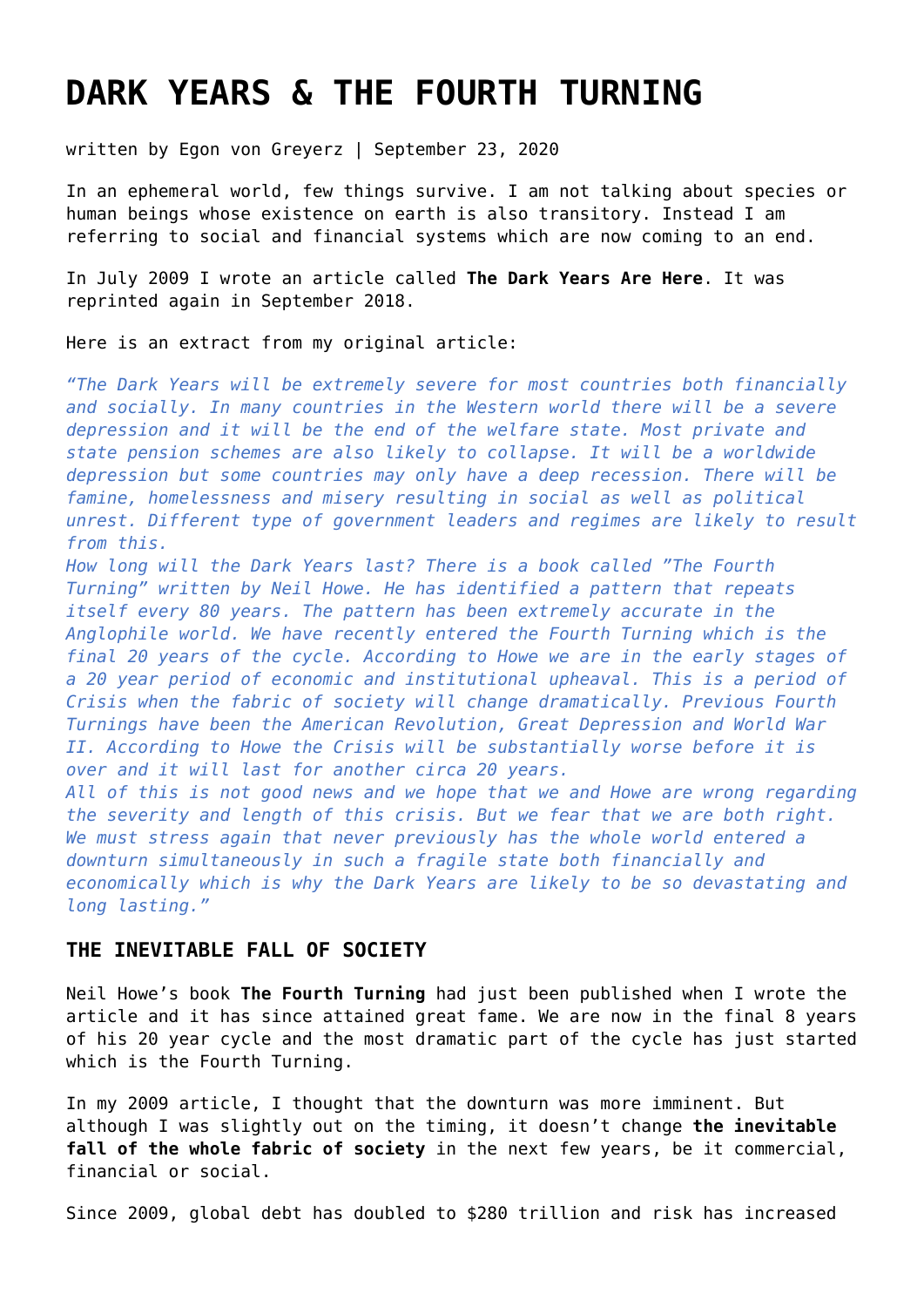exponentially. The final stage of the collapse started in August of 2019 with the central banks panicking and embarking on a massive money printing spree due to major problems in the financial system.

# **CORONAVIRUS – A CATALYST**

As I have stated previously, Coronavirus which started in early 2020, is not the reason for the current downturn in the world economy. It was just a catalyst. For some reason, when cycles are about to accelerate hard down, the trigger seems to be the worst possible. Although I have often talked about disease as one potential catalyst, I did not expect it to come now and cause a total lockdown of parts of the economy and society in so many countries.

When you are approaching the end of a financial era or cycle, it is very difficult to predict exactly how it will all end. Very few people understand that we are now living on borrowed time. But there is absolutely no doubt that we are now at the end of the end and of a major cycle, whether that takes 8 years as Howe predicts or it all happens much faster, is totally irrelevant.

## **THE UNPREPARED COULD LOSE EVERYTHING**

The risk is here now and if you don't prepare for this, **you are not just likely to lose whatever wealth you have but also your job, pension or social security** depending on your circumstances. And if you live in a city, you are also likely to be affected by social unrest and crime plus a breakdown of services like medical care, schooling, law and order etc.

Many people are today trying to get out of the cities as a result of Coronavirus and the shut down of offices and shops as well as increased crime rates. For the wealthy minority, this is not a big problem but for normal people, it is not self-evident to just move out. But it is very clear that home working will become much more prevalent and many cities will become ghost towns. Tax revenue will decline dramatically and the authorities will not be able to keep up even simple services such as water, sanitation or cleaning. Also, many retail outlets and restaurants as well as offices in cities will close due to lack of customers, crime and out of town or online shopping. This trend has of course already started in many cities. In the City in London (Financial District), there are now very few people working. Only some shops or restaurants are open and the ones that are, are haemorrhaging financially.

## **THE DELUGE COULD COME SOONER**

Coming back to Howe's 8 remaining years of the Fourth Turning, it is of course an approximate number and not absolute. The way I see it is that it will take up to 8 years and maybe less for the artificial edifice that the world has created to collapse. But it could also happen a lot quicker.

What I mean by artificial edifice is firstly all the fake assets that have been created due to central banks deliberate profligacy. Since the creation of the Fed in 1913, the bankers have taken total control of the money system.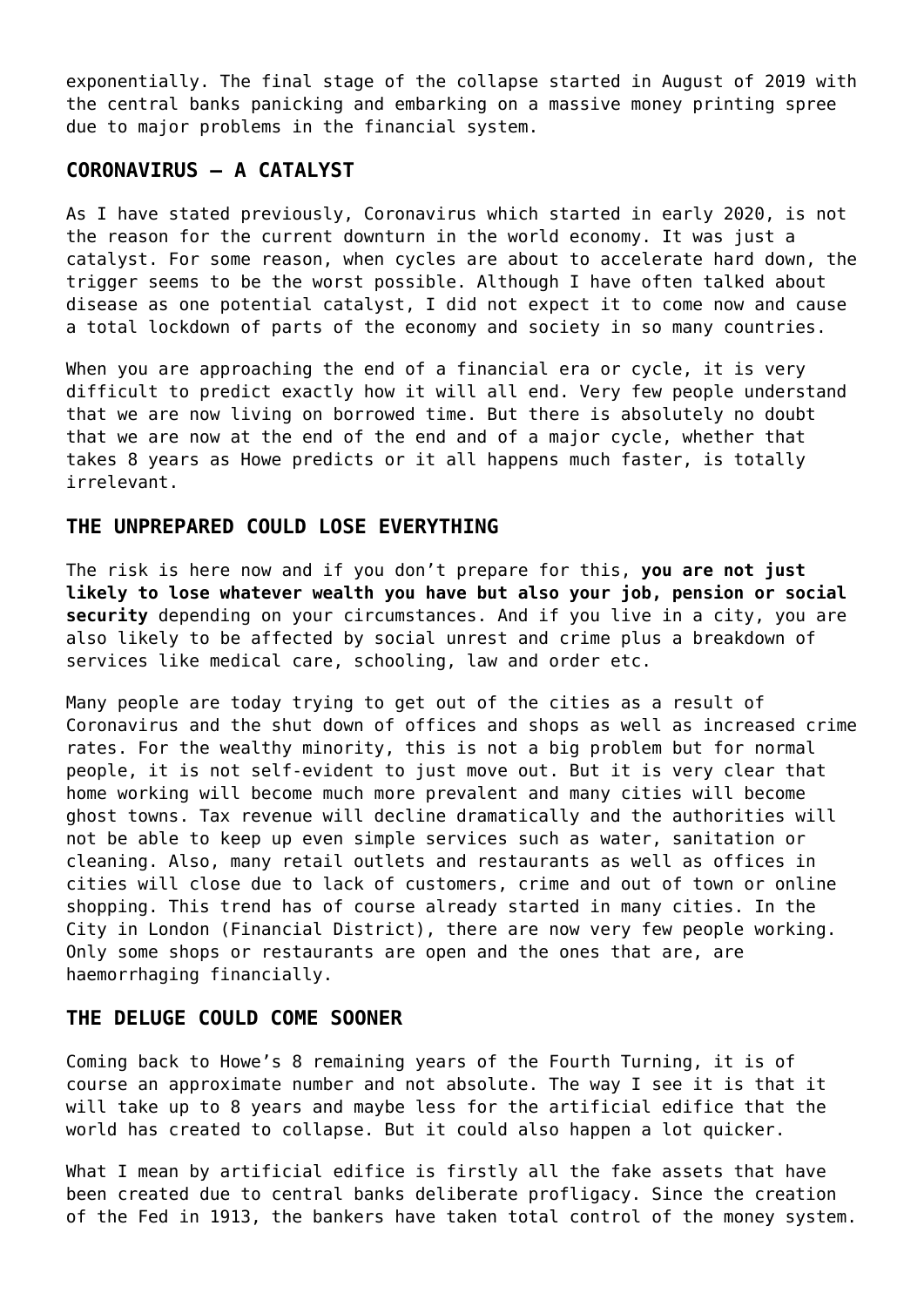**From 1971 when Nixon closed the gold window, it became a total free for all for the (central) bankers.** They could create unlimited amounts of money for their own benefit. Standing nearest the printing press is a major advantage when you print money. President Mugabe in Zimbabwe discovered this. By using the money from the printing press first, he could spend it quickly or buy dollars before the value of the printed money collapsed.

#### **PRINTED MONEY DOESN'T REACH ORDINARY PEOPLE**

In the US, the Fed has since the latest crisis started in August 2019, printed \$3.3 trillion, and most of it since March 2020. Very little of this money has reached ordinary people. If it had, it would have meant a contribution of \$25,000 to every one of the 130 million households in the US. Although the printed is basically worthless, it might have had some short term beneficial effect on the broad economy.

But no**, money printing is not for ordinary people. It is for the bankers and the wealthy and add more fuel or liquidity to already massively overvalued asset markets** rather than reaching the people who really need it. This has caused the Nasdaq to go up by 62% since late March and the Dow by 52%.

#### **DOW 50,000 – GOLD \$50,000?**

In [a recent article](https://goldswitzerland.com/inflation-dow-50000-gold-50000/) I discussed that we could see a liquidity fuelled meltup in stocks making the Dow double to say 50,000. Since I expect the Dow/Gold ratio to reach 1 to 1 or below (like in 1980 Dow 850 Gold \$850), gold could at the same time reach \$50,000 as inflation rises. As I consider stocks overbought and overvalued today, there is no fundamental or even technical reason for this to happen. Since markets today have nothing to do with fundamentals or sound valuation principles but are only liquidity driven, this kind of move is not impossible.

But investors must understand that I think it would be very high risk to stay fully invested in stocks currently. This is like buying the Nasdaq in 1999 to take part in the final rise but then to ride it all the way down to an 80% loss.

Much better instead to own gold, which fundamentally and technically is still early in a long term uptrend, kindly fuelled daily by central bank money printing. **If the 50,000 forecast for the Dow and Gold** would **materialise, the Dow would double and Gold would go up 25x which is clearly a much better risk.**

#### **THE US IS BANKRUPT**

Let's face it, the US is bankrupt. **No country, company or individual could lose money every year for 90 years and still be standing. [\(see my article\)](https://goldswitzerland.com/institutional-demand-will-drive-gold-ever-higher/). Normally the currency of such a country should have faded into oblivion. Well the dollar almost has since it is down 98% in real terms or gold since 1971 and down 85% since 2000.** The only reason the dollar hasn't disappeared totally yet is due to the Petrodollar. A major part of dollar assets are kept outside of the US due to the dollar liquidity created by the petrodollar.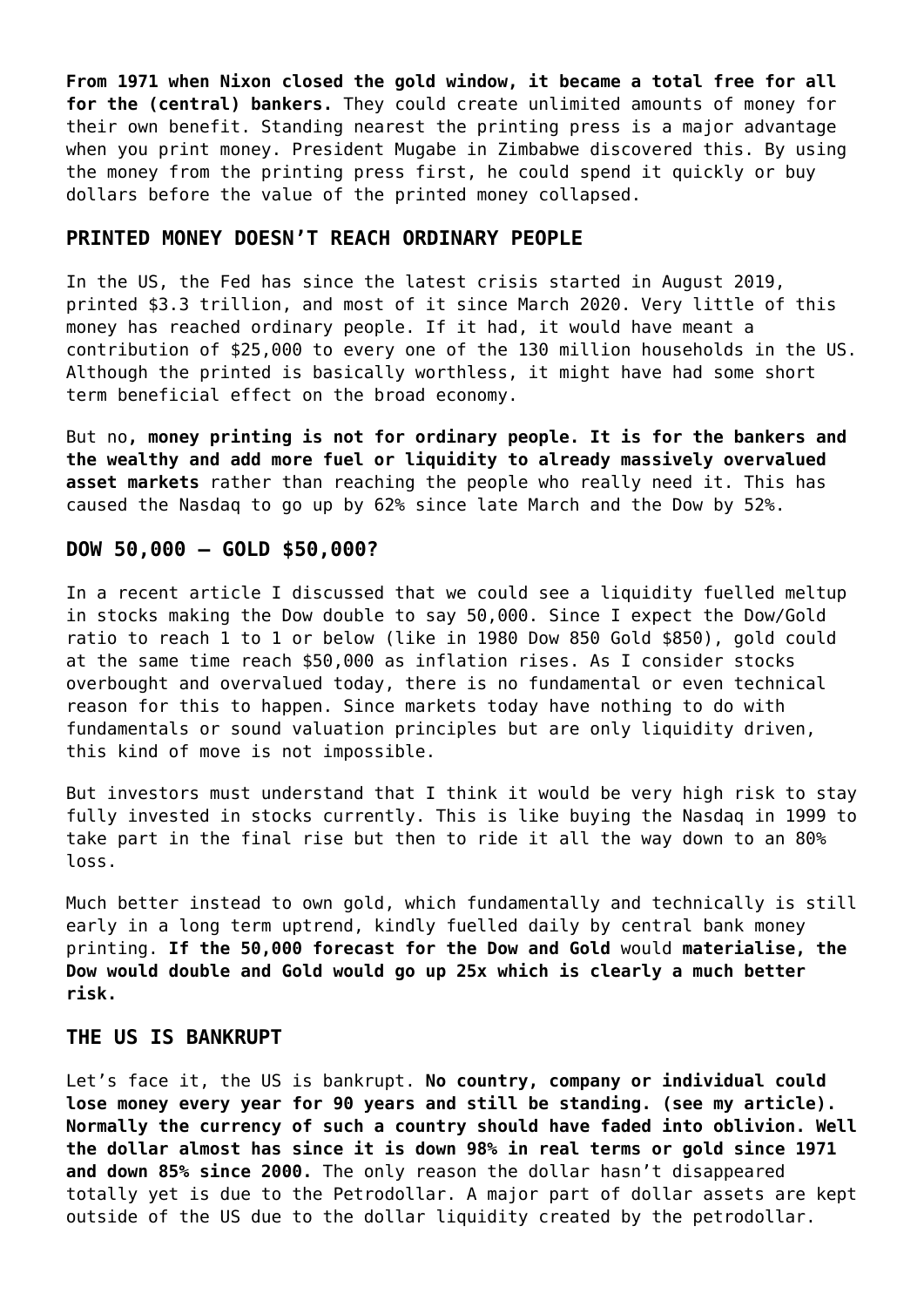**The Petrodollar** was created in the early 1970s by Nixon and the then Secretary of State Henry Kissinger. They feared after the closing of the gold window that the dollar's reserve currency role would diminish significantly. To save the dollar, Saudi Arabia was offered total military protection by the US on the condition that all oil trading would only be in dollars. Saudi Arabia would also buy substantial military equipment from the US.

### **THE IMMINENT DEMISE OF THE DOLLAR**

This was a very clever arrangement and is the sole reason why the dollar is still standing. But **the combination of a rapidly deteriorating US financial position and countries like China, Russia and Iran gradually trading in their own currencies, will soon precipitate the dollar's demise.**

Comparing currencies to each other is really a futile exercise since they are all going to ZERO. **There is no prize for getting to the bottom first**. Still in this exercise of relativity, it looks like the dollar will reach the bottom before the others. Having already lost 98% of its value in the last 50 years, the final 2% will not take that long. But remember that this 2% fall means a 100% loss of the dollar's value from here.

Many people are very negative about the Euro due to the major problems in the EU. It is totally correct that the Euro is also a very weak and artificial currency. The Euro is virtually worth the same in dollars as on its launch on January 1st 1999. But right now, the Euro, in spite of its problems, technically looks stronger than the dollar.

#### **So a crashing dollar over the next few years is virtually guaranteed and will act as a detonator which will blow up the US economy.**

Also in the next 2-3 years we will see collapsing debt markets in the US and globally. Most debt in the world consists of printed money with no underlying real assets backing. Massively overvalued assets is backed by debt which will become totally worthless since it is only based on manufactured money issued by a printing press or a computer. When \$10s of trillions are created with no labour, goods or service having been produced, that money clearly has ZERO value.

#### **INTEREST RATES TO RISE STRONGLY**

We will not have permanent zero rates as the FED and Ray Dalio say. There are two virtual certainties coming before the imminent mega crisis is over. The first will be the collapse of the currency system as I discussed above. The second certainty is the collapse of credit markets including bonds. The manipulation of rates will totally fail. Central banks will try to keep short rates low but will lose control of the long rates. As insolvent governments and corporates start to default, investors, including sovereign, will dump bonds.

**Bond prices will collapse and rates go to at least the levels in the 1970s to early 1980s of 15-20%. The combination of hyperinflation and defaulting borrowers will see many bonds going to zero and rates to infinity.** As long